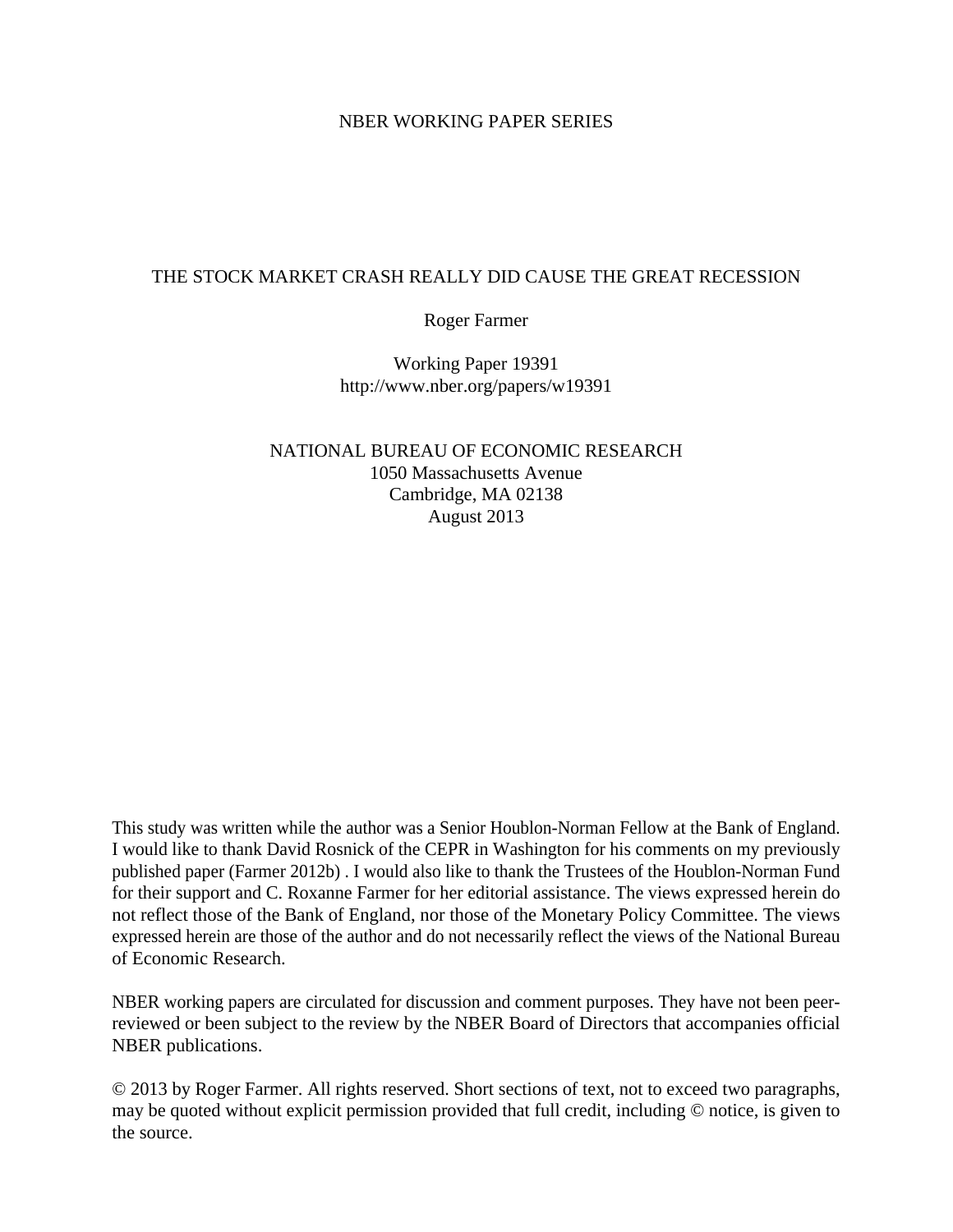The Stock Market Crash Really Did Cause the Great Recession Roger Farmer NBER Working Paper No. 19391 August 2013 JEL No. E24,E27,E32

# **ABSTRACT**

This note shows that a big stock market crash, in the absence of central bank intervention, will be followed by a major recession one to four quarters later. I establish this fact by studying the forecasting ability of three models of the unemployment rate. I show that the connection between changes in the stock market and changes in the unemployment rate has remained structurally stable for seventy years. My findings demonstrate that the stock market contains significant information about future unemployment.

Roger Farmer UCLA Department of Economics Box 951477 Los Angeles, CA 90095-1477 and NBER rfarmer@econ.ucla.edu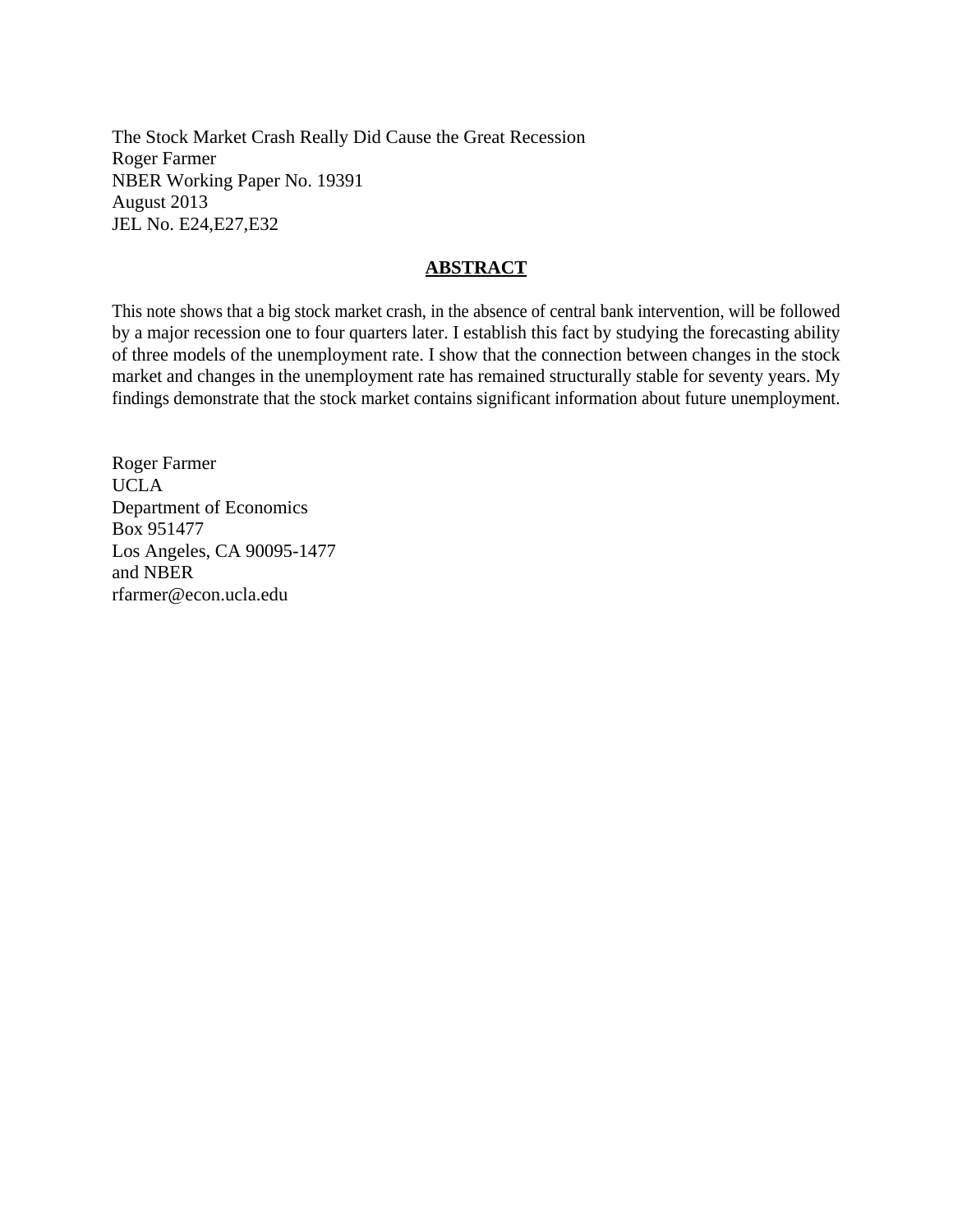#### I. Introduction

In a recent paper in the *Journal of Economic Dynamics and Control*, (Farmer, 2012b), I pointed out that there are transformations of the U.S. unemployment rate, and the real value of the S&P 500 that are non-stationary but cointegrated. I provided a Vector Error Correction Model (VECM) where changes in stock market wealth cause changes in the unemployment rate. I estimated this model, using data on unemployment and the real value of the S&P 500 from 1953q1 through 1979q3, and I showed that the model provides an excellent fit to data from 1979q4 through 2011q1.

Rosnick (2013) has argued that a univariate model provides a better prediction of the unemployment rate than my published model. I show here, that although the univariate model provides more accurate out-of-sample forecasts than the VECM, a bivariate model that includes information from the stock market outperforms both alternatives. My results establish that the stock market contains significant information that helps to predict the future unemployment rate. A big stock market crash, in the absence of central bank intervention, will be followed by a major recession one to four quarters later. Further, the connection between changes in the stock market and changes in the unemployment rate has remained structurally stable for seventy years.

### II. Related Literature

My previous work is related to Lettau and Ludvigson (2004) and Lettau and Ludvigson (2011) who provide a statistical model of consumption, wealth and labor earnings as non-stationary, but cointegrated, time series. The connection between stock market wealth and unemployment was recognized by Phelps (1999) who pointed out that the stock market boom of the 1990s was accompanied by a reduction in the unemployment rate. Fitoussi, Jestaz, Phelps, and Zoega (2000) found a similar correlation between the stock market and unemployment for a variety of European countries. Following Phelps (1999) and Hoon and Phelps (1992), these authors explained this connection using Phelps' (1994) structuralist model of the natural rate of unemployment. In Phelps' model, expectations of future profits cause firms to invest in customer relationships and employee training. The explanation for persistent unemployment provided in Farmer (2012b) is closer to the models of hysteresis described by Blanchard and Summers (1987, 1986) and Ball (1999) than the structuralist model of Phelps although the theoretical foundation for persistent unemployment in Farmer (2012b,a, 2013) is very different from the one provided in those of Blanchard and Summers.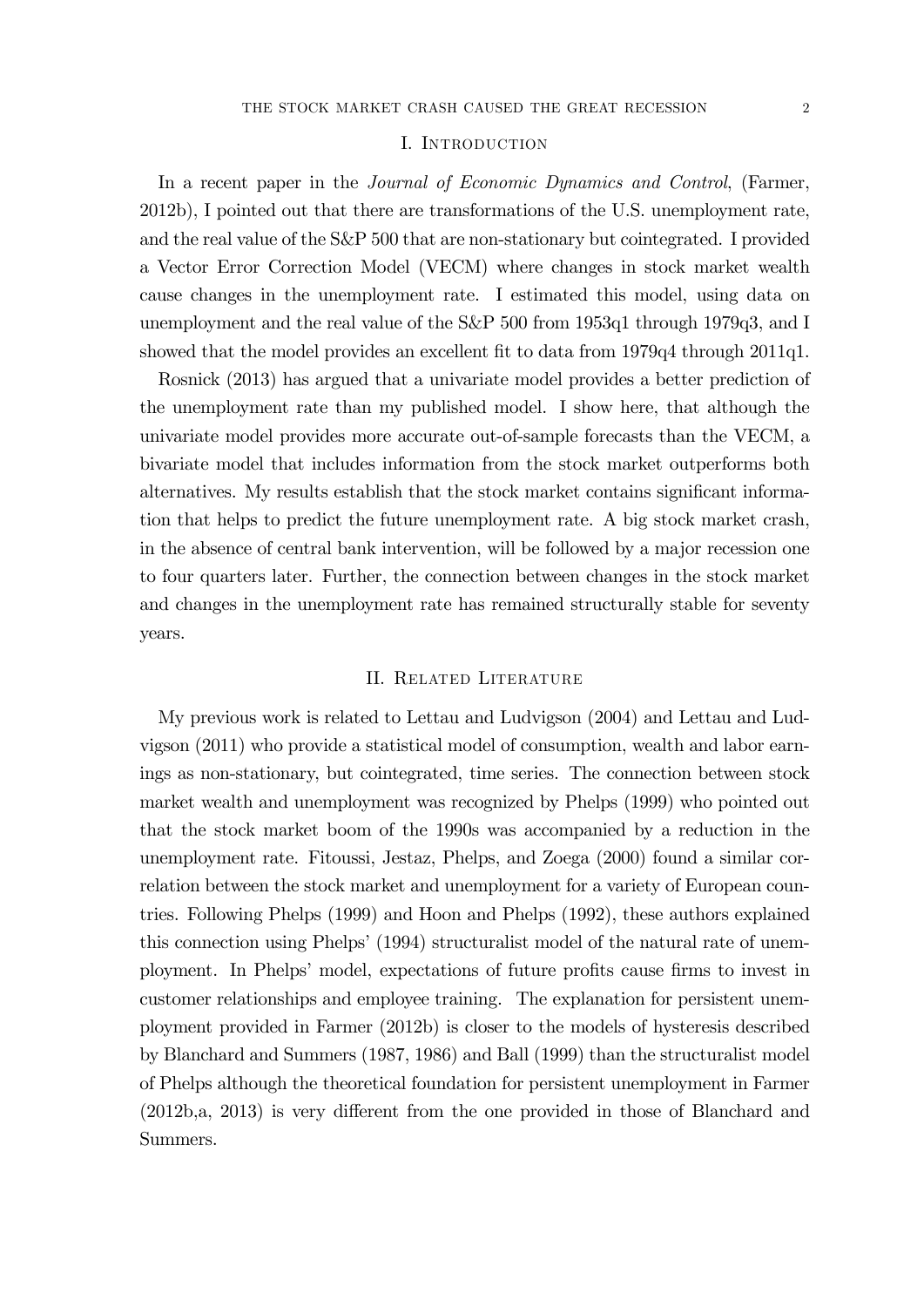### III. Three Different Models

To establish my claim that the stock market helps to predict the unemployment rate, I estimate three different models on data from 1953q1 through 1979q3, and I compare their forecast performance for the sample period 1979q4 through 2011q1. Model 1 is the VECM that I reported in Farmer (2012b), model 2 is a univariate model for the unemployment rate and model 3 is a bivariate vector autoregression. Models 2 and 3 were estimated in first differences. Model 1 was estimated in first differences but includes a cointegrating vector with lagged level information.<sup>1</sup>

Parameter estimates for the three models are recorded below as equations (1), (2) and  $(3)$ .<sup>2</sup> The coefficients on levels in the cointegrating equation are broken down into the loading factors,  $\alpha$ ; a 2 × 1 vector, and the cointegrating equation,  $\beta^T$ ; a 1 × 3 vector. The symbol  $c$  stands for the constant.

$$
\begin{bmatrix}\n\Delta u_t \\
\Delta p_t\n\end{bmatrix} = \begin{bmatrix}\n0.6 & -0.27 \\
0.13 & 0.42\n\end{bmatrix} \begin{bmatrix}\n\Delta u_{t-1} \\
\Delta p_{t-1} \\
\Delta p_{t-1}\n\end{bmatrix} + \begin{bmatrix}\n-0.1 \\
0.01\n\end{bmatrix} \begin{bmatrix}\n1 & 0.6 & -7\n\end{bmatrix} \begin{bmatrix}\nu_{t-1} \\
p_{t-1} \\
c\n\end{bmatrix}
$$
\n(1)

Univariate 
$$
[\Delta u_t] = 0.6 [\Delta u_{t-1}]
$$
 (2)

Bivariate 
$$
\begin{bmatrix} \Delta u_t \\ \Delta p_t \end{bmatrix} = \begin{bmatrix} 0.6 & -0.3 \\ 0.1 & 0.38 \end{bmatrix} \begin{bmatrix} \Delta u_{t-1} \\ \Delta p_{t-1} \end{bmatrix}
$$
 (3)

In all cases  $u_t$  is the logarithm of a logistic transformation of the unemployment rate and  $p_t$  is the logarithm of the S&P 500, measured in wage units.

### IV. The Three Models Compared

In Figure 1, I compare the 1-step ahead forecast errors for the period 1979q4 — 2011q1.

<sup>&</sup>lt;sup>1</sup>All three models were estimated in Eviews using a data set available on my website. I have also made the Matlab code available that was used to construct Figures 1 through 7 in this note.

<sup>2</sup>The estimates reported in Farmer (2012b, page 698) contain a sign error. The coefficient on the lagged value of the stock market in the cointegrating equation should be  $+0.6$  as reported here and not −06 as reported in the published paper. I omit estimates of the constants in models 2 and 3 since they are insignificantly different from zero.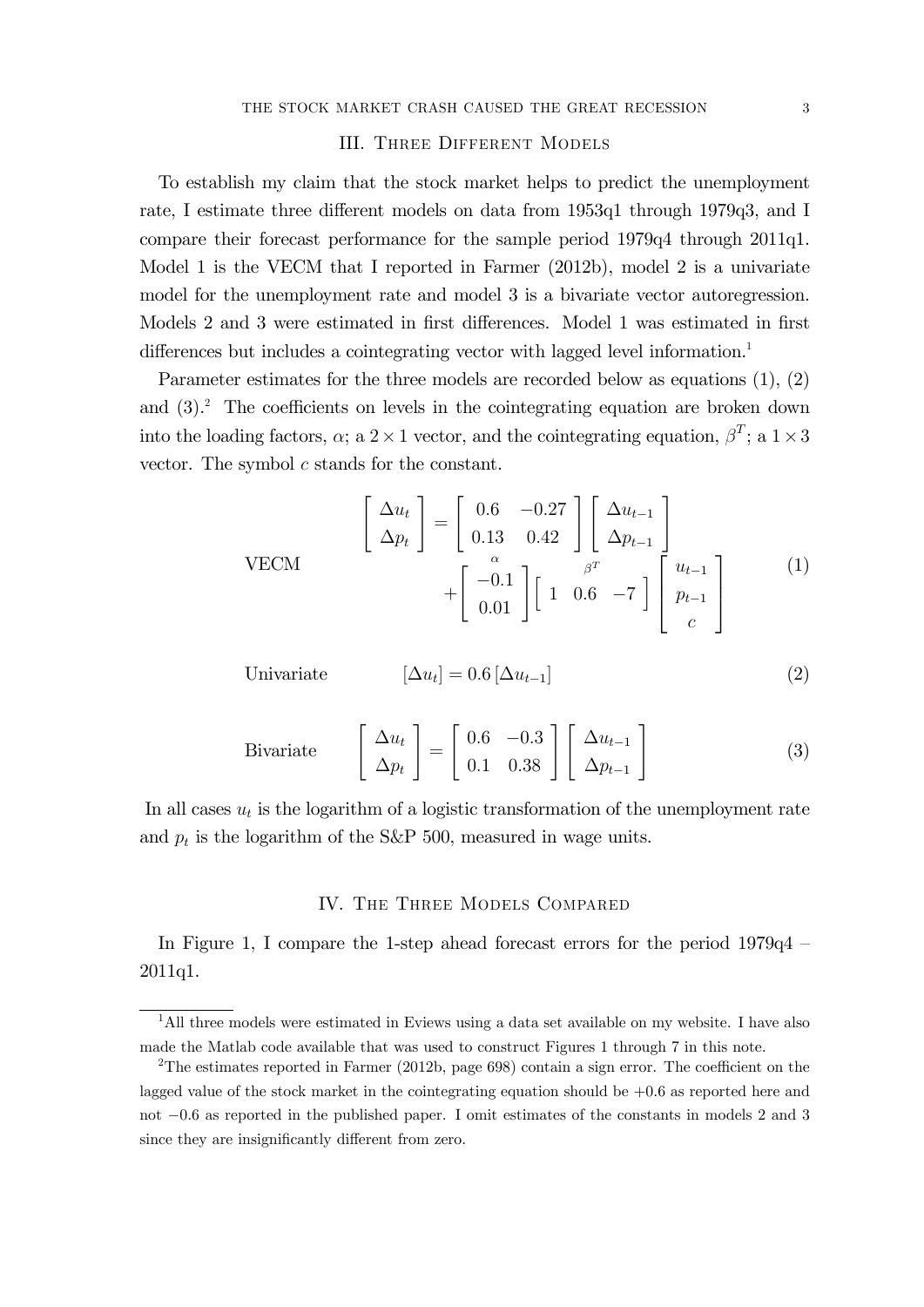

Figure 1: 1-step ahead forecast errors for the three models

The left panel compares the VECM with the univariate model<sup>3</sup>; the right panel compares the bivariate and univariate models. On both panels the solid line is a smoothed histogram of prediction errors from the univariate model and the line with circles is the smoothed histogram for the comparison model. These panels show that the univariate model outperforms the VECM, but the bivariate model is better than both. Further, the distribution of univariate errors has a positive mean, indicating bias in the prediction, whereas that of the bivariate model is centered on zero, indicating that it provides unbiased estimates of unemployment out of sample. This result holds, not only for 1-step ahead forecast errors, but also at longer forecast horizons.



Figure 2: MSE prediction errors at different forecast horizons

<sup>3</sup>This reproduces Figure 3 from Rosnick (2013).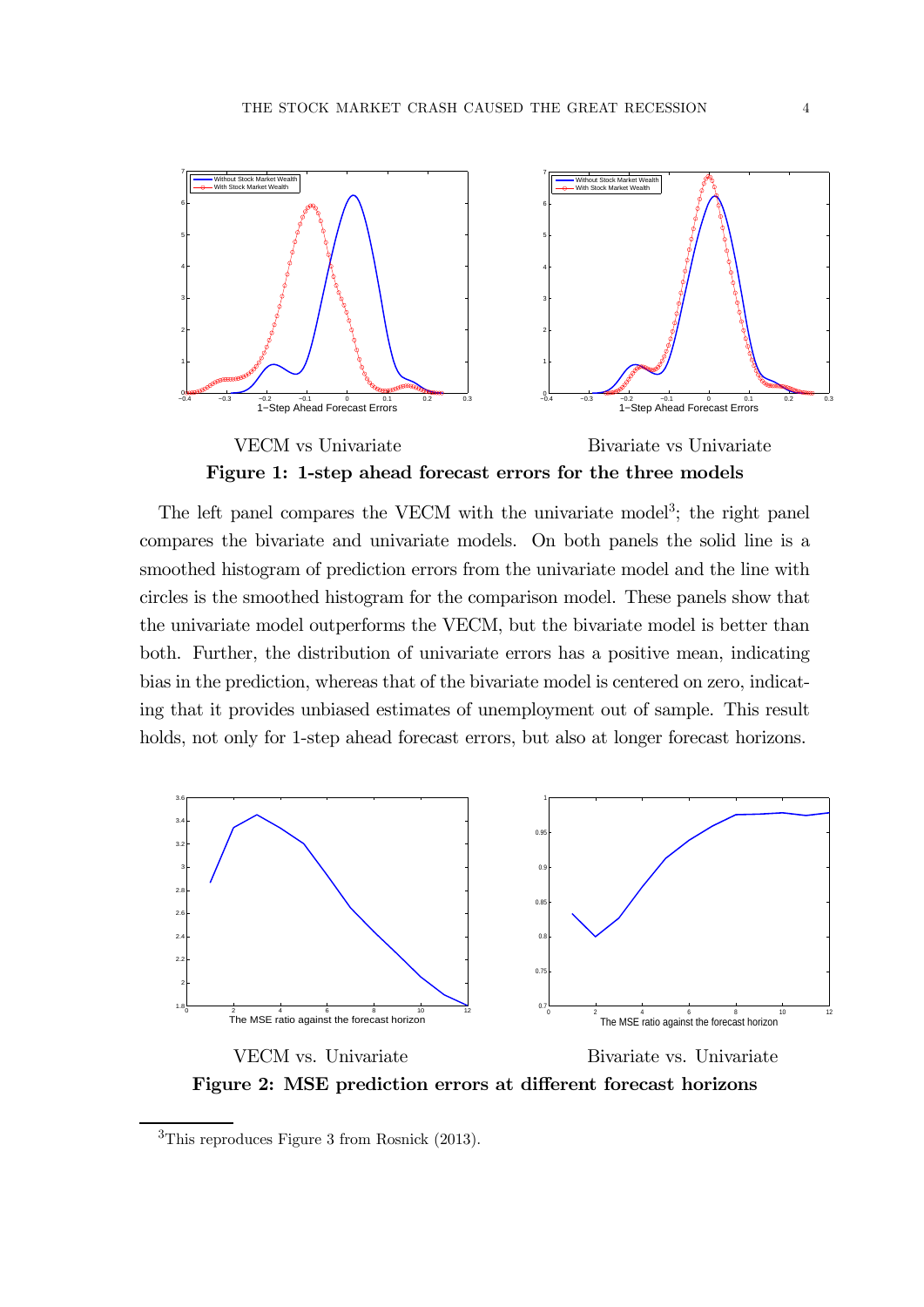Figure 2 plots the ratio of the mean squared forecast error of the comparison model to that of the univariate model, plotted as a function of the forecast horizon, for forecast horizons up to three years (12 quarters). The left panel shows that this ratio is greater than 1 at all horizons, indicating that the univariate model beats the VECM. The right panel shows that this result is reversed for the bivariate model which has a MSE ratio less than 1 at all horizons. These results show that the stock market contains significant information that helps to predict the unemployment rate at all horizons up to and including 12 quarters.

The critical observer might think that the difference between the errors from the bivariate and univariate models are small; after all, an error that is 80% of the univariate model may not be important from a policy perspective. The following section shows that this is not the case.

### V. Forecasting the Great Recession

Figure 4 shows that between 2007q2 and 2009q1 the S&P 500, measured in wage units, lost 50% of its real value falling from a high of approximately 24,000 to a low of roughly 12,000. At the same time, the unemployment rate climbed from 4.5% to 10%. But could we have used the information that the stock market crashed to help forecast the Great Recession?



Figure 3: Unemployment and the Stock Market

Figures 4 through 6 compare univariate and bivariate dynamic predictions for the unemployment rate at three different forecast dates. In each panel, the actual path of the unemployment rate appears as a solid line. The dash-dot line is the forecast from the univariate model and the dashed line is the forecast from the comparison model. In the left panel, the comparison model is the VECM; in the right panel it is the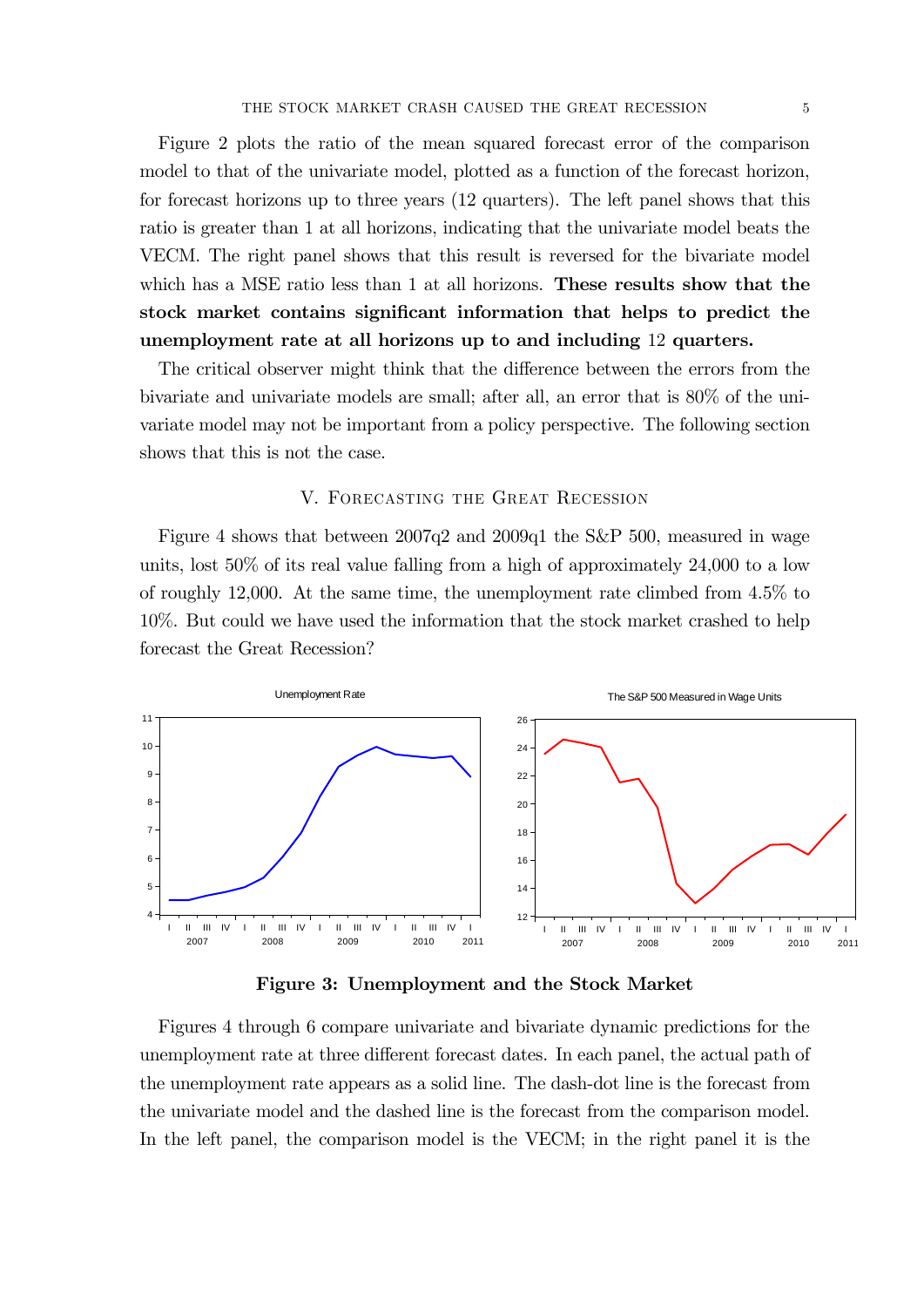bivariate model. These three figures show that the bivariate model outperforms the other two and, together, they imply that the stock market has considerable predictive power if our goal is to predict the unemployment rate one to twelve quarters ahead.4



Figure 4: Forecasts from 3 Models in the Fall of 2007

Figure 4 shows the dynamic forecasts that would be made by an economist, standing in the fourth quarter of 2007, using VECM, univariate and bivariate models estimated on data from 1953q1 to 1979q4. The left panel shows that the VECM does a poor job and it is apparent from this graph, that the VECM is seriously mis-specified. It predicts a large drop in the unemployment rate in 2008 in contrast to the path of unemployment that actually occurred.

The right panel shows that the problem with the VECM does not come from adding the first difference of the stock market to the univariate model. Adding the first difference of the stock market, as opposed to the level of the stock market, does not damage the univariate forecast; but it does not improve it either. That is unsurprising since, at this date, the stock market had not yet begun its spectacular decline.<sup>5</sup>

Figure 5 shows a dynamic forecast made in the fourth quarter of 2008. At this point, Lehman brothers had declared bankruptcy and, as is evident from Figure 3, there had been a large drop in the S&P 500. The right panel of Figure 5 shows that

<sup>4</sup>The left panel contains some of the same information as Figure 4 in Rosnick (2013).

<sup>5</sup>There was a substantial drop in housing wealth, beginning in the fall of 2006. In my view, that drop triggered a subsequent increase in the unemployment rate. But it was the precipitous crash in the stock market, beginning in the fall of 2008, that turned an otherwise mild contraction into what we now refer to as the Great Recession.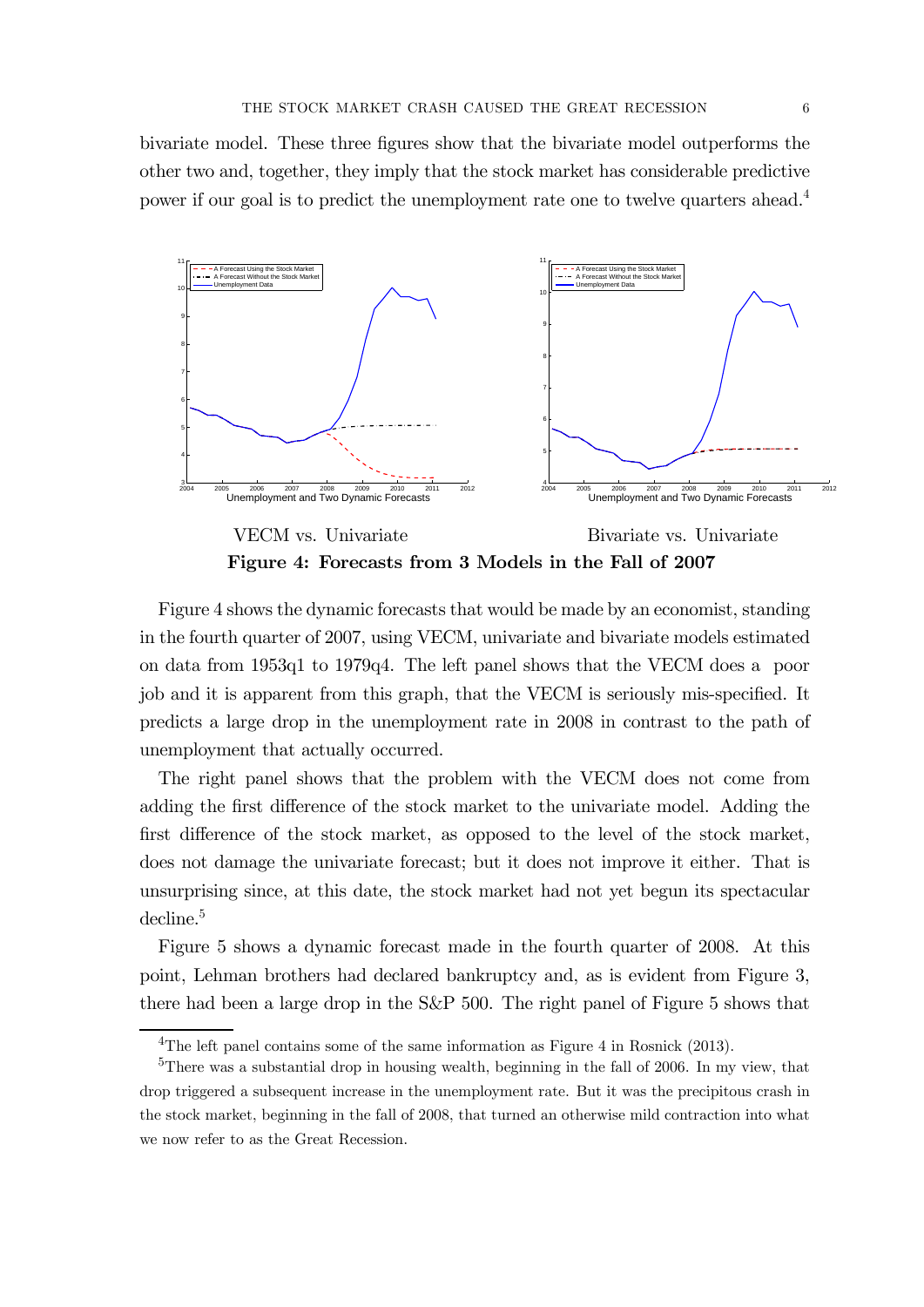the bivariate model correctly predicts the magnitude of the Great Recession, three quarters ahead, and overshoots in the fourth quarter and beyond. In contrast, the univariate model misses the depth of the increase in the unemployment rate by two full percentage points.



Figure 5: Forecasts from 3 Models in the Fall of 2008

The left panel of Figure 5 shows that the VECM outperforms the univariate model for two quarters, but that improvement does not last long. By the third quarter, the mis-specified cointegrating equation kicks in and tries to pull the relationship between unemployment and the stock market back to its pre 1980 level.



Figure 6: Forecasts from 3 Models in the Fall of 2009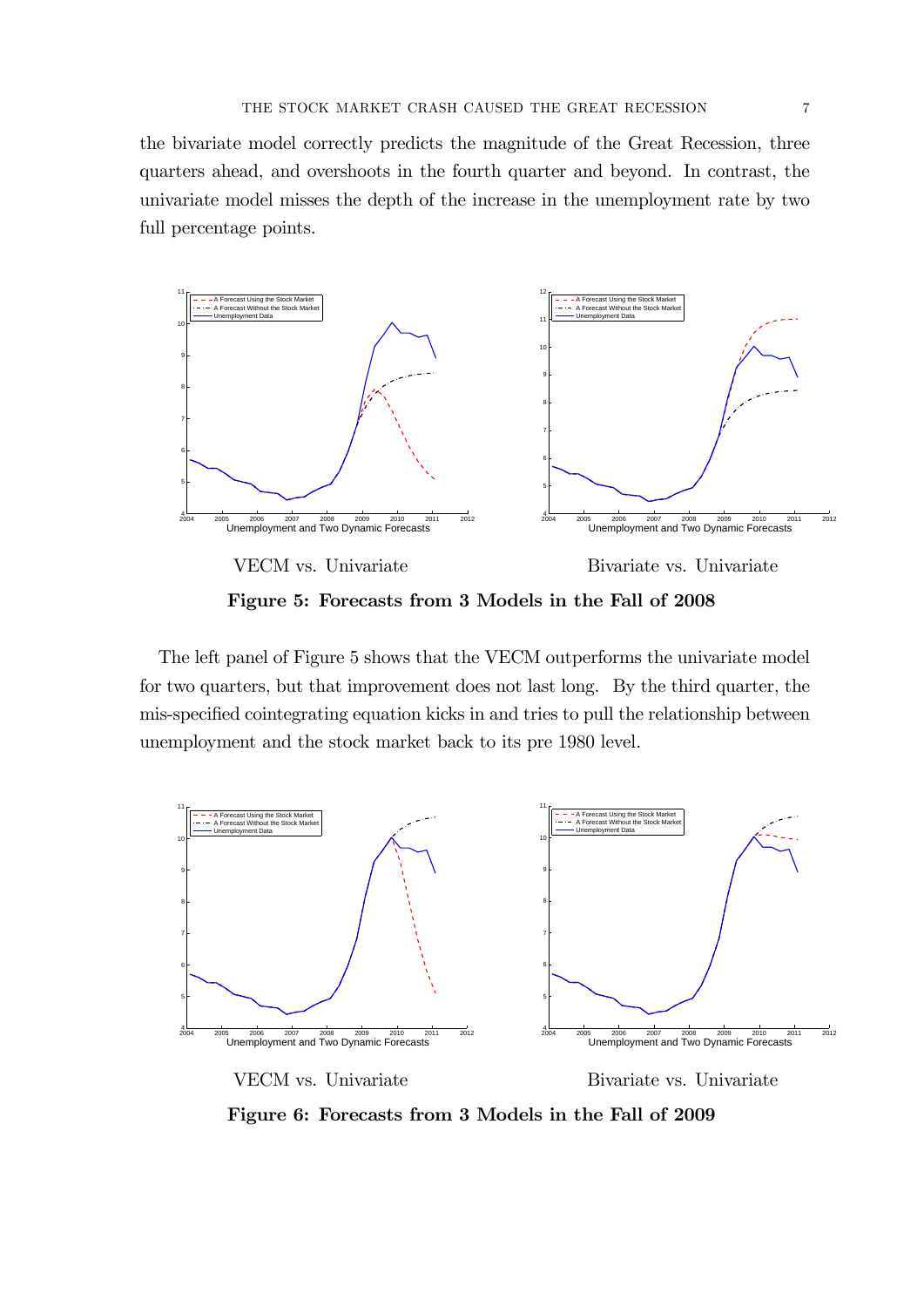Finally, Figure 6 shows the dynamic forecast of the future unemployment rate using information up to and including 2009q4. At this point, the stock market had recovered quite a bit of lost ground. As a consequence, the bivariate forecast, plotted in the right panel, correctly predicts an improvement in the labor market. In contrast, the univariate model predicts that the unemployment situation will continue to deteriorate. The left panel of Figure 6 shows that, once again, the VECM performs poorly as a forecasting tool.

To understand why the VECM performs poorly, Table 1 presents estimates of the cointegrating vector for the two subsamples. This is the vector  $\beta^T$  in Equation (1).

| First Sub-sample  |   |                     |               | Second Sub-sample |   |        |           |
|-------------------|---|---------------------|---------------|-------------------|---|--------|-----------|
| $1953.1 - 1979.3$ | u | $\boldsymbol{\eta}$ | $\mathcal{C}$ | $1979.4 - 2011.1$ | u |        |           |
| coefficient       |   | 0.6                 | $-74$         | coefficient       |   | 0.36   | $-5.3$    |
| standard error    |   | 0.25                | 2.3           | standard error    |   | 0.09   | 0.87      |
| t-statistic       |   | (2.47)              | $(-3.21)$     | t-statistic       |   | (3.86) | $(-6.06)$ |

## Table 1: Estimates of the Cointegrating Vector

This table shows that there was a structural break in the cointegrating vector between the first and second subsamples. The coefficient on the stock market is estimated to be 06 in the first subsample and 036 in the second. Similarly, the constant in the cointegrating vector moves from  $-7.4$  to  $-0.53$ . Although these estimates are within two standard error bounds of each other, the poor out-of-sample fit suggests that the differences are statistically important. Failing to account for a break in the cointegrating vector causes the VECM, as opposed to the bivariate differenced model, to perform badly as a forecasting tool. But that does not allow us to infer that the stock market can be ignored. As shown in Figures 4 through 6, changes in the stock market have a large and statistically significant impact on changes in the future unemployment rate.

### VI. Simulating the Great Recession

Where does this leave my claim that the stock market crash of 2008 caused the Great Recession? Figure 7 presents the result of simulating the effect of a one quarter shock of 30% to the S&P. Thereafter, the log of the S&P follows a first order AR model in differences with a coefficient of 0.36. The log of the unemployment rate follows a bivariate VAR with a coefficient of 0.6 on the lagged log difference of unemployment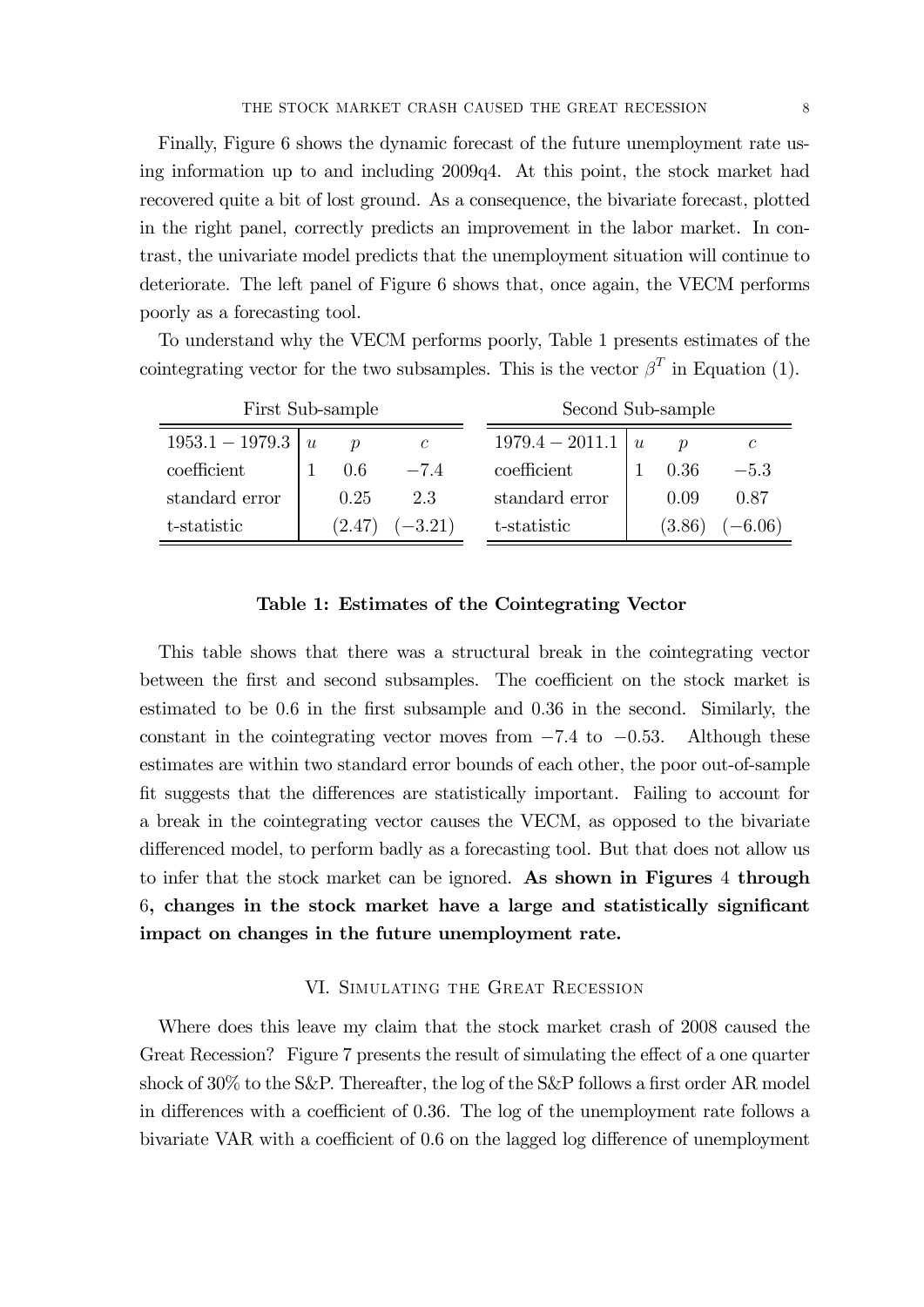and a coefficient of  $-0.3$  on the lagged log difference of the stock market.<sup>6</sup> I assume that there are no further shocks after the first quarter drop in the value of the S&P.



Figure 7: Simulating a Stock Market Crash

In my simulation, a once and for all one quarter shock of 30% to the value of the stock market causes the market to fall further over time, from 24,000 to 12,000. This drop mimics the realized fall in the U.S. data and it generates an increase in the unemployment rate from 4.5% to 18%, a number that is closer in magnitude to the Great Depression than the 10% peak that actually occurred. There are two reasons for that discrepancy. First, the stock market drop that actually occurred was not a single shock of 30%, followed by a smooth downward decline: it was a sequence of positive and negative shocks. In my view, the stock market recovered, in large part, because of the policy of Quantitative Easing pursued by the Federal Reserve. In the absence of that policy response, I conjecture that the path of unemployment depicted in the simulation is a good forecast of what might otherwise have occurred. These results demonstrate that the fall in the stock market in the fall of 2008 provides a plausible quantitative explanation for the magnitude of the Great Recession.

### VII. CONCLUSION

What should the policy maker take away from the three simulations presented in this paper? First, the data on unemployment and the stock market are nonstationary but cointegrated. Second, although the coefficients on the lagged first differences of unemployment and the stock market are remarkably stable over seventy

<sup>&</sup>lt;sup>6</sup>This version of the bivariate model uses the log of unemployment, instead of the log of the logistic transformation. The model performance is comparable with that which uses a logistic transformation for the unemployment rate. Because the coefficients are elasticities, they are easier to interpret.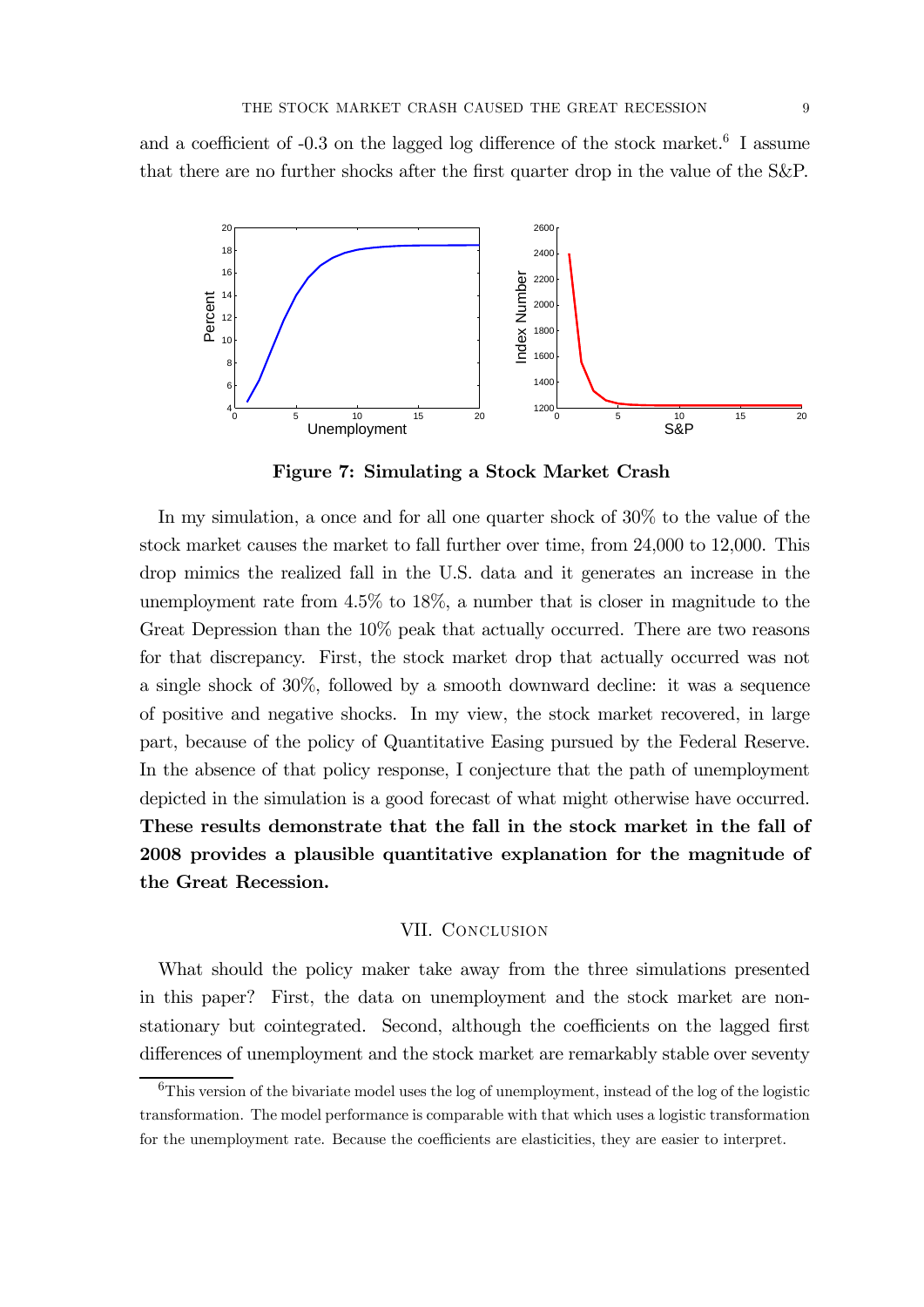years, there have been important structural breaks in the cointegrating relationship. Third, although the existence of structural breaks means that a VECM does a poor job of forecasting the future unemployment rate, a bivariate model using differenced data, can be relied upon as an accurate forecasting tool.

What should we take away from the existence of structural breaks in the cointegrating equation? In my view, it would be unwise to infer that low frequency movements of the stock market do not matter for the real economy. The failure of the VECM model as a forecasting tool does not imply that we should ignore the cointegrating relationship between unemployment and the stock market when formulating economic policy. When there are occasional breaks in cointegrating equations, models specified in first differences are known to generate more accurate forecasts, even if the data generating process is a VECM.7

It would be a mistake to assume, that because the cointegrating relationship has shifted since 1979, that long-run movements in the stock market do not matter for the long-run level of the unemployment rate. A safer inference would be that the models we use to inform policy decisions are not always the same ones we should use to make short-term predictions. As I have argued elsewhere (Farmer, 2010, 2012a, 2013), the stock market matters for the unemployment rate: and it matters a lot. As in Farmer (2012b), I conclude that the stock market crash of 2008 really did cause the Great Recession.

<sup>7</sup>Clements and Hendry (1988).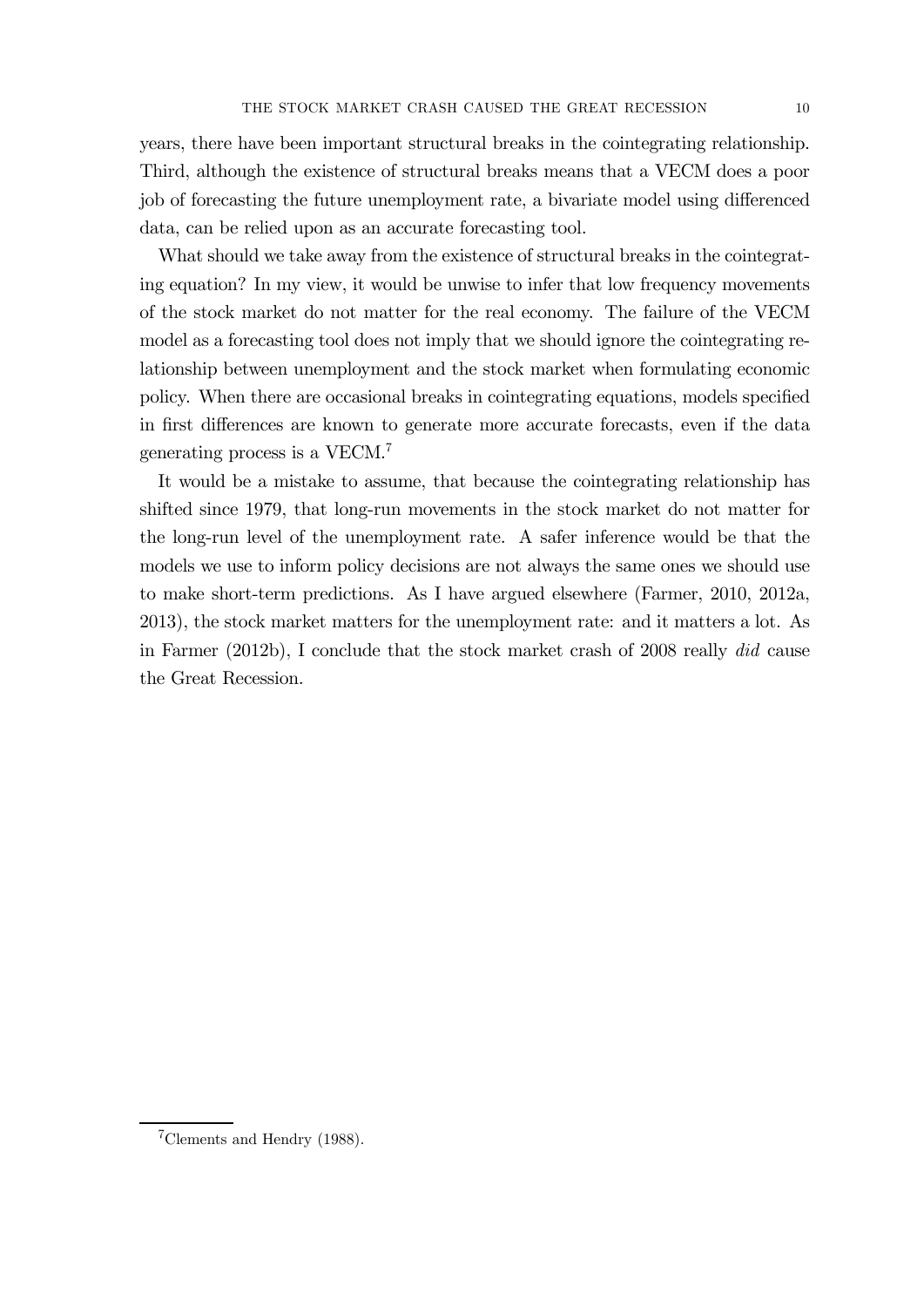#### **REFERENCES**

- Ball, L. (1999): "Aggregate Demand and Long-Run Unemployment," Brookings Papers on Economic Activity, 2, 189—236.
- BLANCHARD, O. J., AND L. H. SUMMERS (1986): "Hysterisis and the European Unemployment Problem," in NBER Macroeconomics Annual, ed. by S. Fischer, vol. 1, pp. 15—90. National Bureau of Economic Research, Boston, MA.
- (1987): "Hysterisis in Unemployment," European Economic Review, 31, 288—295.
- Clements, M., and D. Hendry (1988): Forecasting Economic Time Series. Cambridge University Press, Cambridge, England.
- FARMER, R. E. A. (2010): *Expectations, Employment and Prices*. Oxford University Press, New York.
- (2012a): "Confidence, Crashes and Animal Spirits," Economic Journal, 122(559).
- (2012b): "The Stock Market Crash of 2008 Caused the Great Recession: Theory and Evidence," Journal of Economic Dynamics and Control, 36, 697—707.
- (2013): "Animal Spirits, Financial Crises and Persistent Unemployment," Economic Journal, 123(568), 317—340.
- Fitoussi, J.-P., D. Jestaz, E. S. Phelps, and G. Zoega (2000): "Roots of the Recent Recoveries: Labor Reforms or Private Sector Forces," Brookings Papers on Economic Activity, 1, 237—312.
- Hoon, T., and E. S. Phelps (1992): "Macroeconomic Shocks in a Dynamized Model of the Natural Rate of Unemployment," American Economic Review, 82(4), 889—900.
- LETTAU, M., AND S. C. LUDVIGSON (2004): "Understanding Trend and Cycle in Asset Values: Reevaluating the Wealth Effect on Consumption," American Economic Review, 94(1), 276—299.
	- (2011): "Shocks and Crashes," NYU Mimeo.
- PHELPS, E. S. (1994): *Structural Slumps*. Harvard University Press, Cambridge, Mass.
- (1999): "Behind this Structural Boom: the Role of Asset Valuations," American Economic Review Papers and Procedings, 89(2), 63—68.
- Rosnick, D. (2013): "Farmer's Folly: Bringing the Nikkei Godzilla to America," http://www.cepr.net/index.php/blogs/cepr-blog/farmers-folly-bringing-thenikkei-godzilla-to-america.